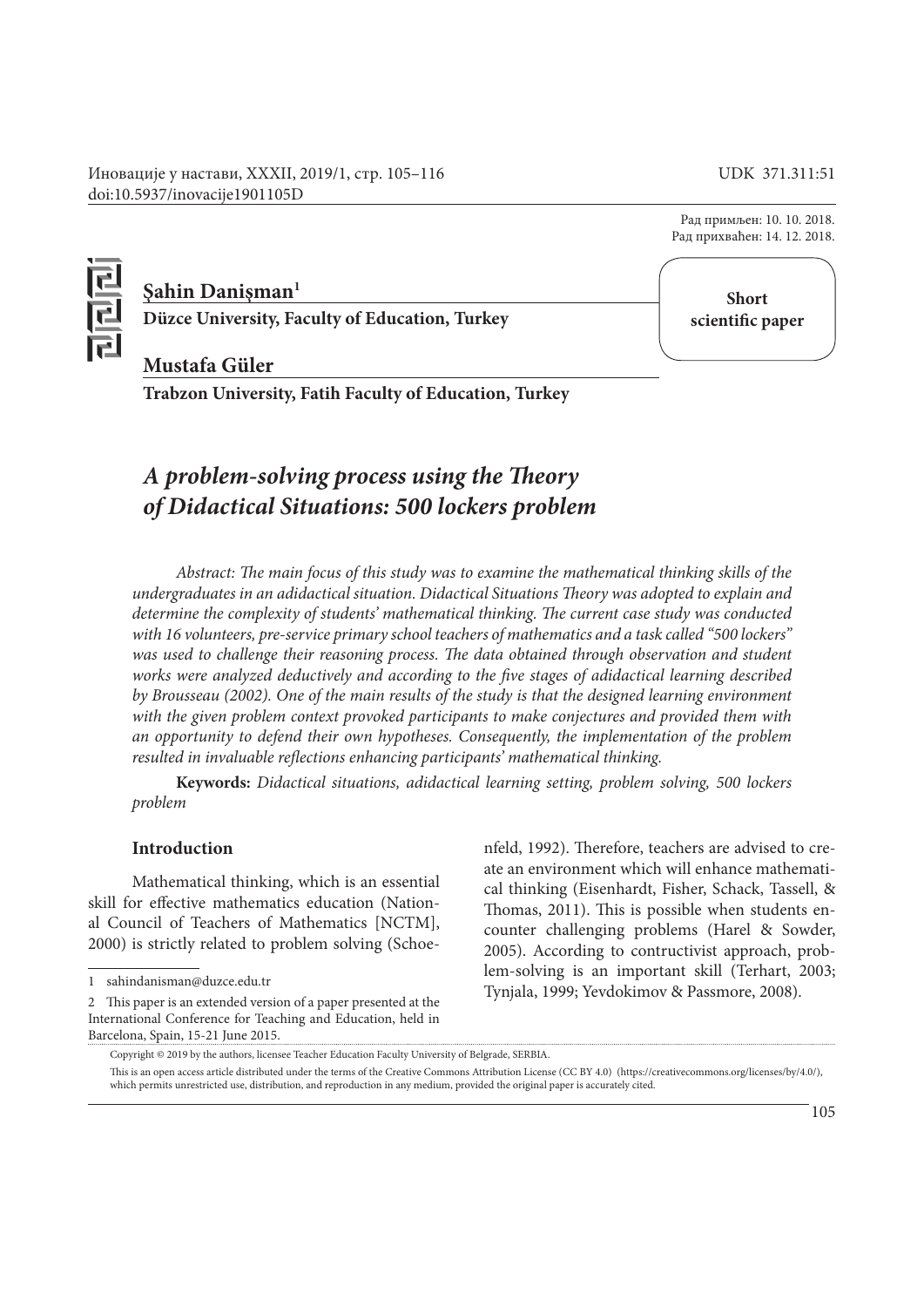#### *Şahin Danişman, Mustafa Güler*

Learners do not simply mirror and reflect what they read and the responsibility for learning falls upon a learner in constructivist environments (Glasersfeld, 1989). To imply the teacher's role, in his Theory of Didactical Situations [TDS] Brousseau (2002) states that "Doing mathematics does not consist only of receiving, learning and sending correct, relevant (appropriate) mathematical messages" (p.15). Regarding the development of mental structures, Cobb (1988) states that teachers have to facilitate a profound cognitive restructuring and conceptual reorganizations, rather than merely conveying to students information about mathematics. On the other hand, putting the students' own efforts to understand at the center of educational enterprise (Prawat, 1992), constructivism proposes that learners' knowledge is derived from a meaning-making search by engaging in a process of constructing individual interpretations (Brophy, 2002; Fosnot, 1996; Resnick, 1989). Hence, it can be claimed that TDS is very much a constructivist approach to the study of teaching situations (Artigue, 1994 as cited in Sriraman & Törner, 2008).

The TDS, developed by Guy Brousseau (2002), emerged in the second half of the  $20<sup>th</sup>$  century and it has been a trend in mathematics education for the last two decades. According to this theory, knowledge is a property of a system constituted by a subject and a *milieu* in interaction. The core of the learning process lies in students' adaptation to this milieu. Students have to take responsibility without relying on teacher's feedback, which is what Brousseau defines as an *adidactical situation* (Ligozat & Schubauer-Leoni, 2010).

Brousseau (2002) specifies the responsibility of students in adidactical situations as follows: "The student learns by adapting herself to a milieu which generates contradictions, difficulties and disequilibria, rather as human society does." (p. 30). Therefore, the teacher's task is to arrange situations for students to discover knowledge and then depersonalize it. On the other hand, students' work consists of personal discovery followed by depersonalization (Winslow, 2005). Samaniego and Barrera (1999, p.3) identify three situations differentiated by Brousseau (2002) in the teaching process adapting from Bessot (1994, as cited in Samaniego & Barrera, 1999):

*"Non-didactical situation*: with respect to knowledge S, is that situation that is not explicitly organized to allow the learning of S. For instance, at the secondary level, all that has to do with operation with naturals may be considered as a non-didactical situation.

*Didactical situation*; with respect to knowledge S, is that situation designed explicitly to encourage S. We can consider as didactical all the tasks done in a classroom with which the teacher intents to teach S, and with which the student is forced to learn S.

*A-didactical situation*: with respect to knowledge S, is that situation that contains all the conditions that permit the student to establish a relationship with S, regardless of the teacher. The actions that the student does, and the answers and arguments that he/she produces depend on him/her relationship (no completely explicit) with S, i. e. with the "problem" that he/she must solve or wit the difficulty that she must overcome. In this case, a process of devolution of responsibility is in action."

The didactical situation is made up of five phases which can be summarized briefly as; (*i*) *devolution* phase where the teacher transfers the responsibility to the students, (*ii*) the *action* phase where the students come up with new hypotheses on how to solve the problem, (*iii*) the *formulation*  phase where the students articulate their hypothesis (*iv*) the *validation* phase where the hypotheses are tested for their validity, and finally (*v*) the *institutionalization* where the teacher offers possible solutions to the given problem and presents the problem in different contexts where the earlier solutions are the basis for understanding (Brousseau, 2002). Radford (2008) claims that the TDS works on the basis of these epistemic principles: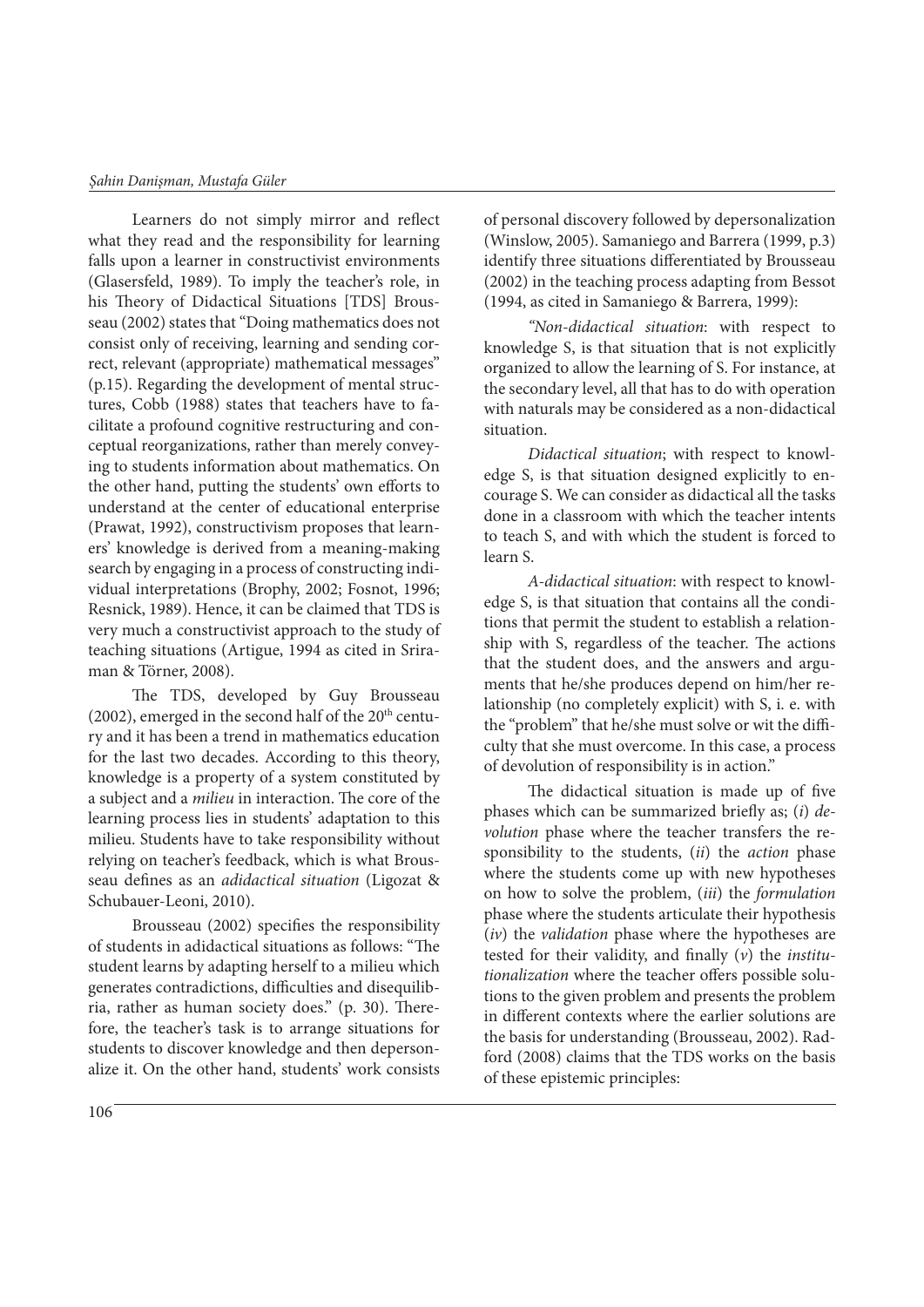*p1*: knowledge is the result of the "optimal" solution to a certain situation or problem.

*p2*: learning is - in accordance to Piaget's genetic epistemology - a form of cognitive a d a p t a tion.

*p3*: for every piece of mathematical knowledge there is a family of situations to give it an appropriate meaning.

*p4*: student autonomy is a necessary condition for the genuine learning of mathematics.

Apart from the theoretical base of TDS, some problems may occur within the milieu. In the first place, the teachers may have problems with implementing group work within the TDS. Davies (2009) listed some variables affecting group work such as motivation, tasks given, task complexity, recognition of effort, the size of the group and the effect of incentives and penalties. Although group work may result in unexpected failures, the teacher in TDS should try to organize the milieu to minimize the pitfalls of the group work. Furthermore, group tasks have to be evaluated to ensure that they are likely to result in effective group efforts (Davis, 1999). According to Michaelson, Fink and Knight (1997), group assignments should (i) require a high level of individual accountability of group members; (ii) require members to discuss issues and interact; (iii) ensure that members receive immediate, unambiguous, and meaningful feedback; (iv) provide explicit rewards for high levels of group performance to eliminate or minimize the difficulties that groups can face. When examined closely, it can be seen that TDS satisfies these conditions.

The TDS constitutes the framework for this research since the students endeavor to acquire knowledge on their own and, most importantly, since exploring how students learn within the process, rather than how teachers teach the subject, is the baseline for the present research. In this context, this study aims to examine the mathematical thinking skills of the students in an adidactical situation through an inquiry-based problem solving. Therefore, the study is important in terms of providing a basis on how to conduct a didactical situation within TDS, shifting the locker problem in a different context and examining the students' behaviors in an environment which requires of them to get involved in higher thinking processes. In addition, as Sriraman and English (2010) claim, various theories and philosophies that have informed and propelled the field forward should be tested in different contexts from time to time.

## **Method**

Case study design (Yin, 2003) was used in the research in which the problem-solving process of the students was examined. The participants of the study were 16 (5 male and 11 female) voluntary undergraduate students of the Primary Mathematics Teaching Program at the state university in Turkey. An attractive problem situation was investigated to find out the mathematical thinking processes of the preservice teachers. The problem situation known as the "locker problem" (Kimani, Olanoff, & Masingila, 2016), which the participants had never encountered before, was as follows:

*"Assume that your school has 500 students and 500 lockers, one for each student. Both students and lockers are numbered from 1 to 500. When all the lockers are closed, the first student walks down the line and opens the doors of all 500 lockers. The second student closes the doors with even numbers. The third student changes the state of every third locker, i.e. if it is open, he/she closes it; if it is closed, he/she opens it. The fourth student does the same to every fourth locker, and the process is repeated with all 500 students. Each student changes ("change" means either closing an open door or opening a closed door) the state of those lockers numbered with multiple of their own id number. How many lockers will be open when all 500 students open or close the doors in the way described above?"*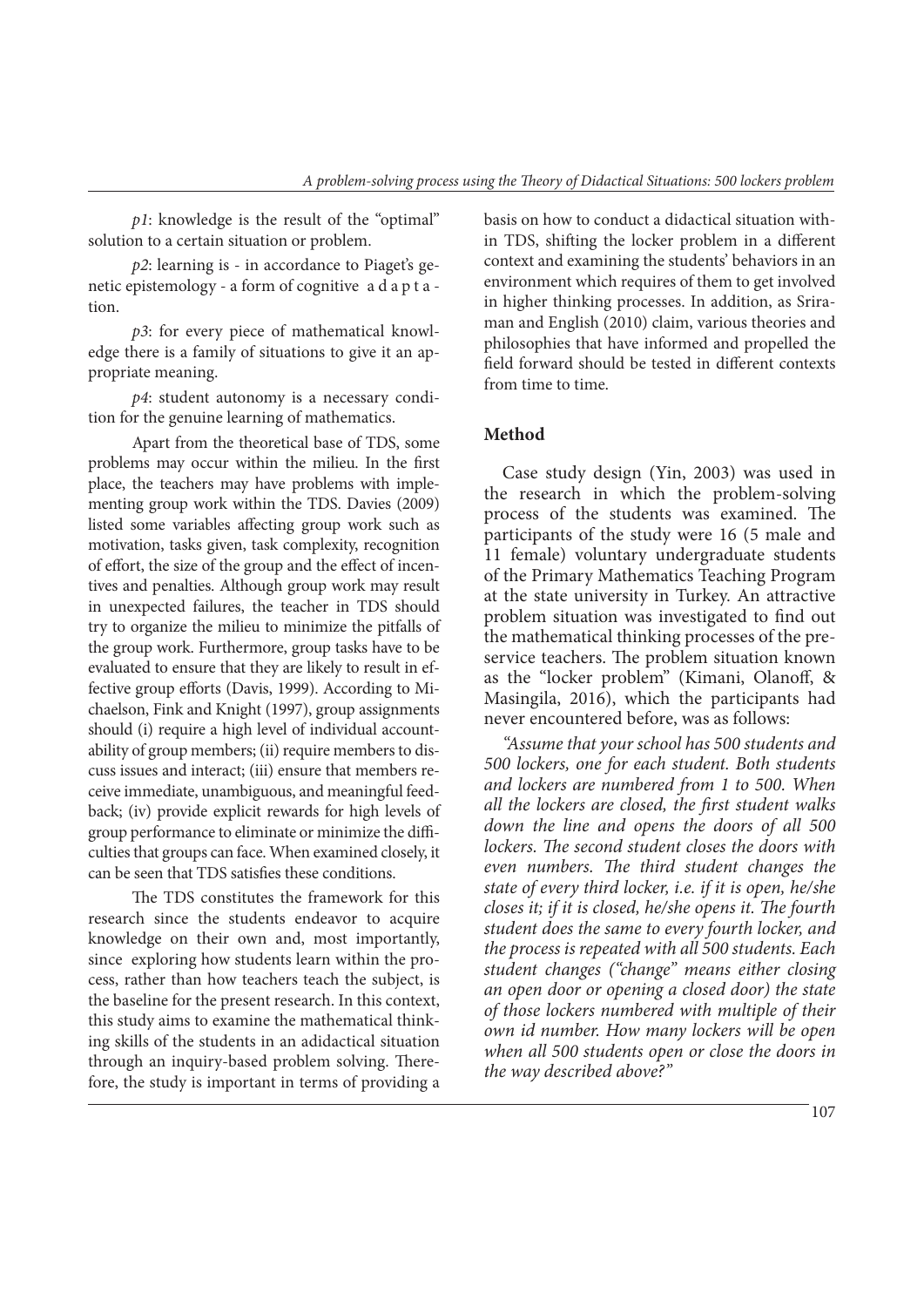During the procedure, 2 researchers worked together with the four groups of students, each composed of 4 students. The groups were heterogeneous within themselves and homogeneous among themselves according to their academic success level. Furthermore, the activity was video-taped after the permission of the participants had been received. The ideas of different groups were put forward and an environment for discussion was formed to validate or falsify the expressed ideas. One of the researchers led the activity and discussions, while the other one was guiding the video camera and taking the observation notes. The researchers' notes, video camera recording, sketches of the groups on the delivered papers were used in the analysis. The data were analyzed by using deductive analysis, in which the data were analyzed according to an existing framework (Patton, 2002, p.453). The data analysis was conducted according to the TDS concepts, i.e., the stages of devolution, action, formulation, validation and institutionalization. Two researchers came together to compare the analysis results after they had analyzed the obtained data individually according to the themes created previously.

## **Results and Discussion**

The findings obtained from the adidactical situation are presented, taking into consideration the five stages of the milieu.

*Devolution Stage:* At the beginning of the activity, the researchers informed the students about the aim of the practice and important points of the process. The aforementioned problem was introduced to the students and the expectations from the groups were stated in order to have an effective problem-solving process. Hence the transfer of the task occurred and the researchers let the groups study on their own.

*Action Stage:* The students made an effort to solve the problem in groups after the problem was introduced. The most important indicator of this phase was that the students passionately discussed the possible solutions within the groups and put forth their strategies. The students mostly tried to find out a solution by trial and error, instead of suggesting a formal proof. Some of the strategies can be seen in Figure 1a, 1b, 1c.

*Formulation Stage:* The students presented formal hypotheses in this stage. The students who struggled for the solution through trial-and-error search also made mathematically reasonable and acceptable deductions in this stage. Three hypotheses that were thought to be worth discussing were suggested by the groups.

*Hypothesis 1: The doors of the lockers numbered with 1, 4, 9, 18, 35, 68, 133, 262 are open.*

S: It's a pattern having  $2<sup>n</sup>$  numbers between each consecutive numbers. For example, there are 2



*Figure 1. The strategies to find out the open and closed lockers*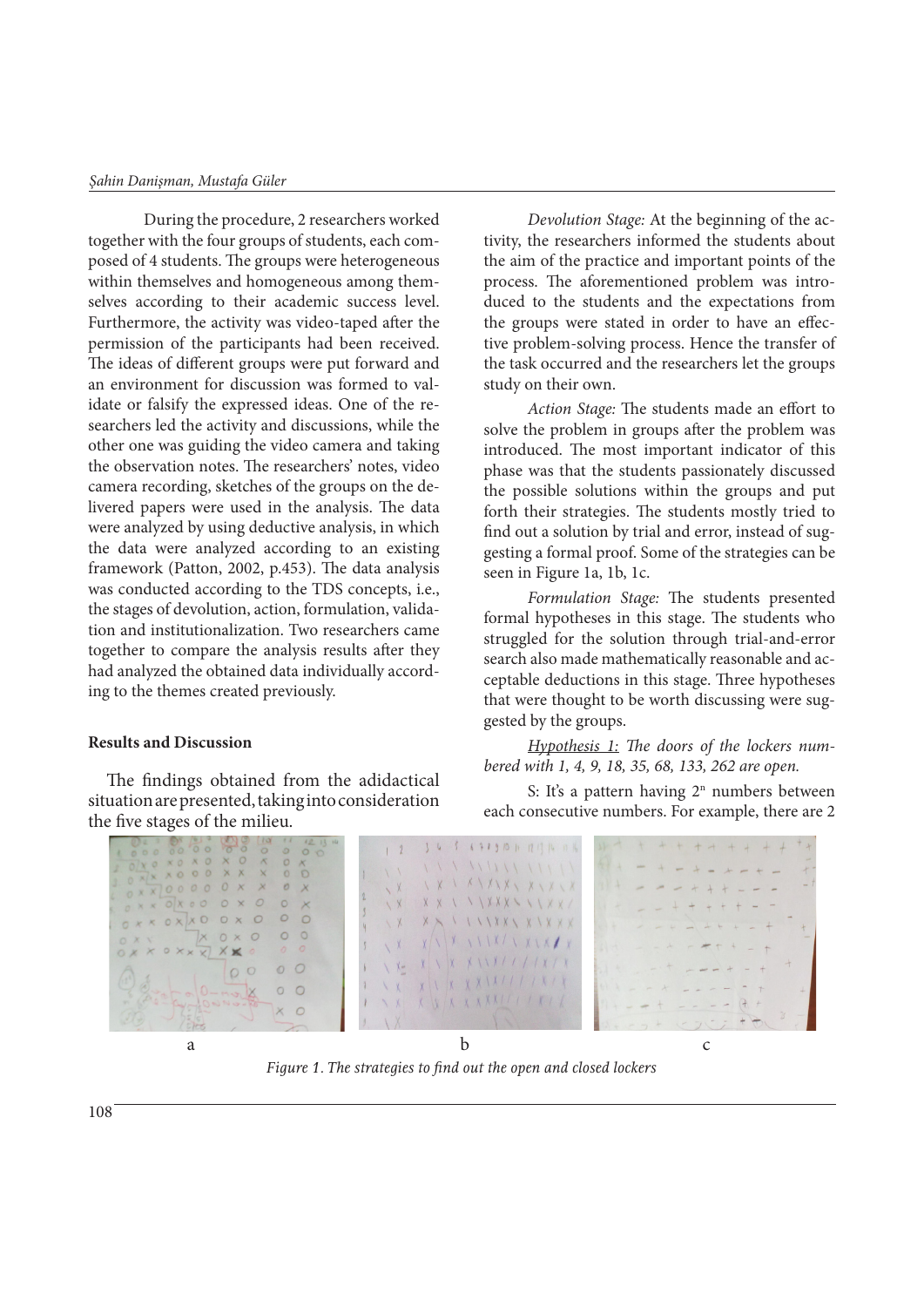numbers between 1 and 4 (i.e., 2 and 3), 4 numbers between 4 and 9 (i.e., 5, 6, 7 and 8), etc.

R: How did you come to that solution?

S: This is what we did: We first wrote down + for the doors numbered from 1 to 10. Then, we changed the even numbers with – sign. Then we changed the multiples of three, four, five and so on. After those markings, we noticed a pattern. There were 2 closed doors and 4 closed doors respectively and we thought that this pattern should go on like this.



*Figure 2. The strategy for Hypothesis 1*

It can be seen that the students generalized the pattern they found for 10 lockers by trial and error for 500 lockers in the wrong way. Without any intervention regarding this hypothesis, another group was allowed to express their hypothesis.

*Hypothesis 2: The doors of the lockers numbered with prime numbers are always closed.* 

The students first tried to find out whether there was something going on with prime numbers or not. So, it was the result of their curiosity with the primes. Although the students did not come up with a solution to the problem presented, they made a valid suggestion.

| $4000.1514 - 1000$    |                                                                           |
|-----------------------|---------------------------------------------------------------------------|
| $24.6 - -$            | $1000 - Kp$ d.                                                            |
| $6,42,18, -1$         | $-996 - 3.55$ renci Lunları octu.                                         |
| $3, 9, 15, 21, - -$   | $999 - 3.5$ respect bunker Equality.                                      |
|                       | 12 nin kattolni 4.sinenci kgatti. 12, 24, 36,48, ---- 996 mlcpeli         |
|                       | $5.55$ reki $5.10.15.20.15.30 - 15.10$ katları ragik v                    |
|                       | $6, 12, 15, 24, 30, 36, 4, 48 - 10, 55$ ere; button leepoth.              |
| 7.14,21,28,35.140     |                                                                           |
| postal Acht Actingfil | Asaller 1-ker kopinir<br>bir obha agilopuz.                               |
|                       |                                                                           |
|                       | $1, 4, 9, 16, 15, 15, 49, 44, 81, 100, 121, 144, 169, 196, 225, 256, 289$ |
| $324,361,400 = -$     | $-1,900,961.$                                                             |
|                       | (1000e)<br>1) 31 dolp agile tam kader                                     |
| 1.5, 24               | 2) Asel Seyilor Schoce 2 defect                                           |

*Figure 3. The strategy for Hypothesis 2 [The perfectsquares are written at the bottom. The primes are listed on the left side and labeled as "closed". Also, there is a note on the right side saying that "the prime numbers are closed once and never opened again."]*

*Hypothesis 3: The doors of the lockers numbered with perfect squares (1, 4, 9, 16, …) are open.*

The students put the right solution forward with this hypothesis. Unlike the ones presenting the first hypothesis, these students worked with the first 30 or 40 numbers to generalize their reasoning. The researcher wrote down all the hypotheses suggested without mentioning the truth or falsity to let the students discuss among themselves in the next stage.



*Figure 4. The strategy for Hypothesis 3*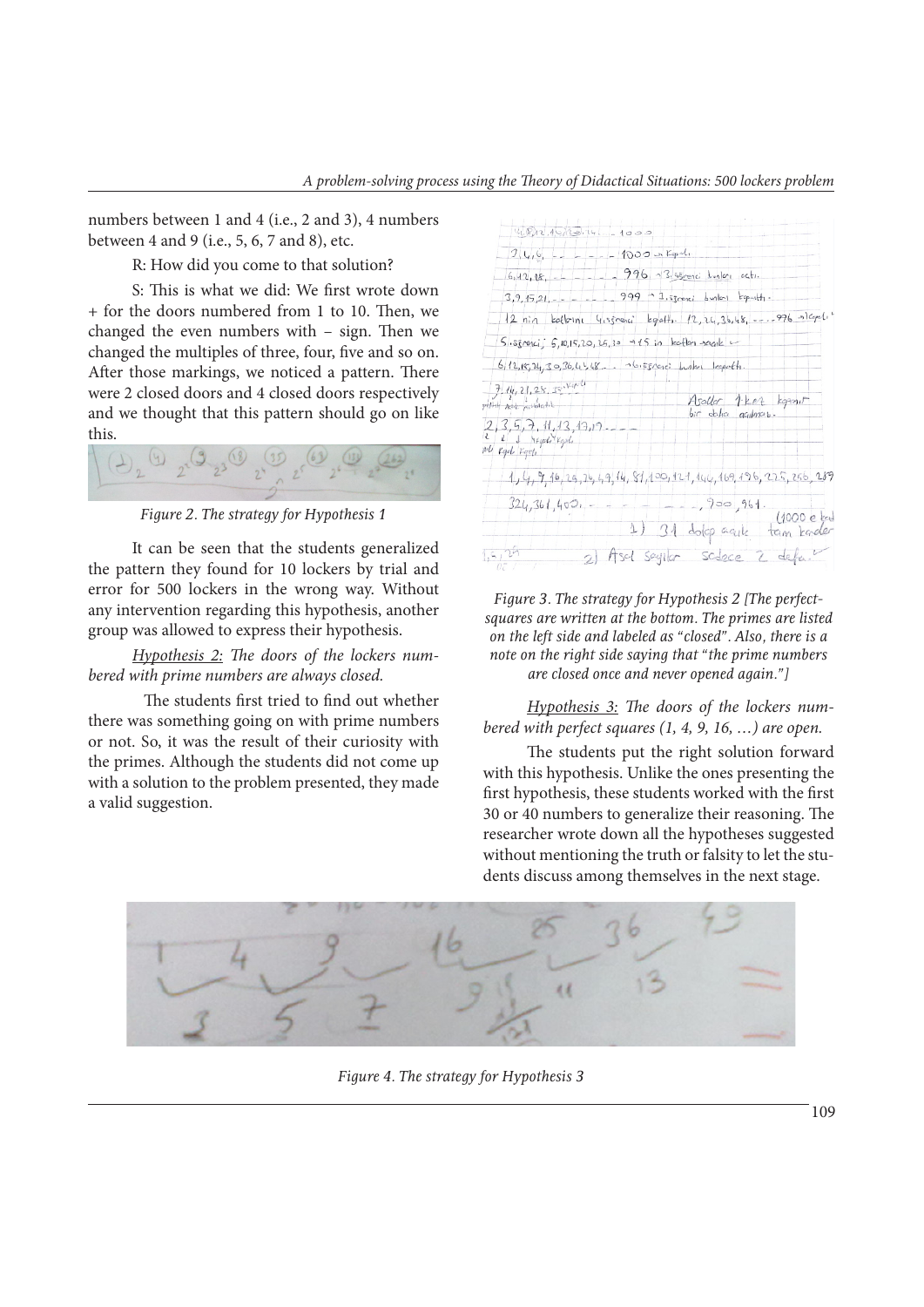*Validation Stage:* The students started to discuss their arguments soon after they shared the hypotheses. In this context, the discussion was aimed at bringing out the results of their thinking processes. They were asked to provide justifications for what they thought about the truth of the statements suggested. Then the groups tried to convince the other groups about the truth of their arguments. In the meantime, the researcher addressed some questions about the deductions of the students.

*S: We have to look at the number of the divisors. For example, 10 has four positive divisors (using the rule for the number of divisors): open, closed, open, closed (counting the state of the locker four times).* 

*R: Why do you think that perfect-square-numbered lockers will be open?*

*S: Let's consider 16 this time. So, it has five divisors: open, closed, open, closed, open. Therefore, because of the odd number of divisors the locker will be open. If it were even, then it would be closed. Since the number of divisors for perfect squares is odd, the lockers numbered with perfect squares will be open.* 

*Institutionalization Stage:* The hypotheses which were stated and validated by the students themselves were expressed again explicitly.

*S: We write down the factorization of the num*ber such as a<sup>k</sup>.b<sup>n</sup>.c<sup>m</sup> where a, b, c are primes and k,m,n *are positive integers. Then the number has to have*   $(k+1)$ *(m+1).*(*n+1)* divisors. The result of this multi*plication is even, if there is at least one even multiplier. The result is odd only if all the multipliers are odd. So, the integers k, m, n have to be even to get the odd numbers when we add 1 to each of them. Consequently, since the powers of the multipliers are even, the numbers of the lockers should be perfect squares for them to be open.*

This explanatory statement of the students is necessary for them to get to the bottom of the solution and to understand why the hypothesis works. So the students are able to generalize the problem to 1000 lockers, or they can find out which lockers undergo two operations, i.e., opened just once and closed just once. These kinds of questions decontextualize the problem and make the students reason further.

#### **Conclusion and Discussion**

Reflections from an adidactical learning situation organized to determine students' mathematical thinking processes have been presented in this research. Adidactical learning environment is encouraging for the students as they learn without being aware of the fact that they learn (Brousseau, 2002). The research posed a challenging problem to the students to let them try to analyze the problem. As Kaplan and Moskowitz (2000) and Torrence and Wagon (2007) stated, this locker problem is a rich benchmark problem appearing in both secondary and university curricula. The students endeavored to hypothesize the solution and to verify or falsify these hypotheses. Furthermore, students interacted with the milieu to reach the conclusion in an additional trial and error approach. On the other hand, group discussions gave the students an opportunity to defend their hypotheses and argue for their statements on the basis of mathematical reasoning, as well as to present their mathematical arguments. Seshaiyer, Suh and Freeman (2012) also concluded that this problem was accessible to all students and the use of models, together with acting-out strategies, seemed to engage and motivate students. In this research, however, students were made to think abstractly and create their own hypotheses. Lester and Mau (1993) claim that problem-solving mathematics instruction enables pre-service teachers to understand and appreciate the value of the classroom climate that allows students to take charge of their own learning. They also used the locker problem to evaluate the classroom climate in which the responsibility lies mostly on students and concluded that students were motivated and excited to come up with their own products.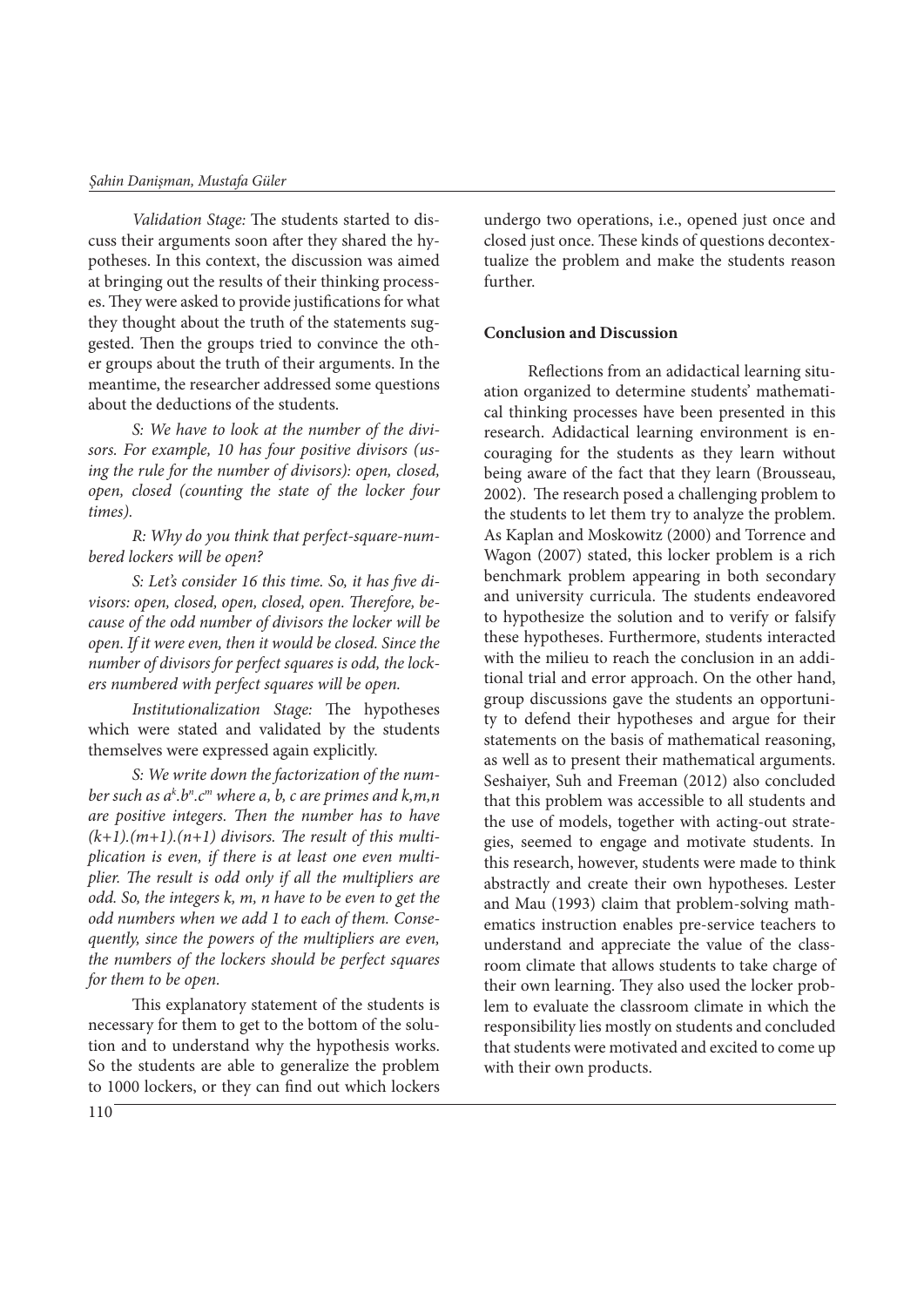Calder (2010) and Schoenfeld (1992) state that problem-solving strategies are fundamental aspects of mathematical thinking which emerge through engagement in mathematical practices. The students make significant gains in mathematical understanding when teachers carefully choose tasks that require of students to engage in mathematical thinking and problem-solving. Additionally, teachers should encourage students' thinking processes by asking questions and encourage reflection and sense making (Papadopoulos, 2017; Rigelman, 2007). Accordingly, students should justify their reasoning or refute the hypotheses suggested for an effective mathematical thinking process (Harel & Sowder, 2005). Seshaiyer, Suh and Freeman (2012) state that the locker problem is a great mathematical puzzle that not only furnishes multiple entry points to access a variety of mathematical content, but also encourages the skills such as multiple problem-solving strategies, multiple representations, critical thinking, justification and proof, which reinforce the Process Standards specified by NCTM (2000). Lester and Mau (1993) believe that this type of problem-solving can result in the development of social norms in the classroom that are useful for promoting independent problem-solving behavior in students by emphasizing the teachers' role as a guide who asks probing questions, rather than leading questions. As a conclusion, it can be asserted that the students accomplished the five stages of adidactical learning situation willingly and unwittingly. Parallel with the findings of this research, Çelik, Güler, Özüm-Bülbül and Özmen (2015) concluded that an adidactical learning setting reveals the mathematical thinking process of students. The participants also expressed their opinions about their experience in the milieu, stating that they enjoyed the process more than the product and adding that this experience had broadened their horizons and made them think about their future practices in the classroom. Importantly, the pre-service teachers claimed that experiencing a constructivist, problem-solving process helped them understand the importance of developing exploratory thinking skills in their own students. Furthermore, this form of problem-solving contexts prepared in advance can help teachers to create hypothetical learning trajectories as a way to deal with questions such as "what could this student learn next and how could they learn it?" (Empson, 2011, pp. 573-574).

 Setting and reinforcing the norms for group behavior was one of the difficulties encountered in the resesarch. As TDS has a differentiated view on the in-classroom work, the students adapted to this new situation with difficulty. At first, they tried to solve the problem individually, rather than through exchanging ideas. Arslan, Taşkın and Kirman Bilgin (2015) also conclude that individual work yields better results than group work in adidactical learning situations. However, when coordinated appropriately, teamwork allows for standardization of knowledge among peers; it fosters discussion on different solutions and strategies; it develops in students the ability to communicate on mathematical ideas; and it also encourages the development of arguments that validate the statements made in the process (Samaniego & Barrera, 1999). The second difficulty was that the students tried to solve the problem directly, skipping the task of "conjecturing the hypotheses". This may be the result of the examination-focused educational system which seeks the final results and does not focus on the process. Thirdly, generalizing the problem setting, justifying their hypotheses and convincing their peers was difficult for the students. Arslan, Baran and Okumuş (2011) admit that students may encounter some difficulties in some stages of an adidactical game. Skemp (1986) concludes that the process of mathematical generalization is a sophisticated and powerful activity. Students have to abstract from a specific situation to formulate generalizations (Krutetskii, 1976). Hence, the milieu should include a motivating problem, letting students get involved in the problemsolving process and reflect on their thoughts. Sriraman (2004) drew attention to the fact that the problem selection is quite important if a teacher wants to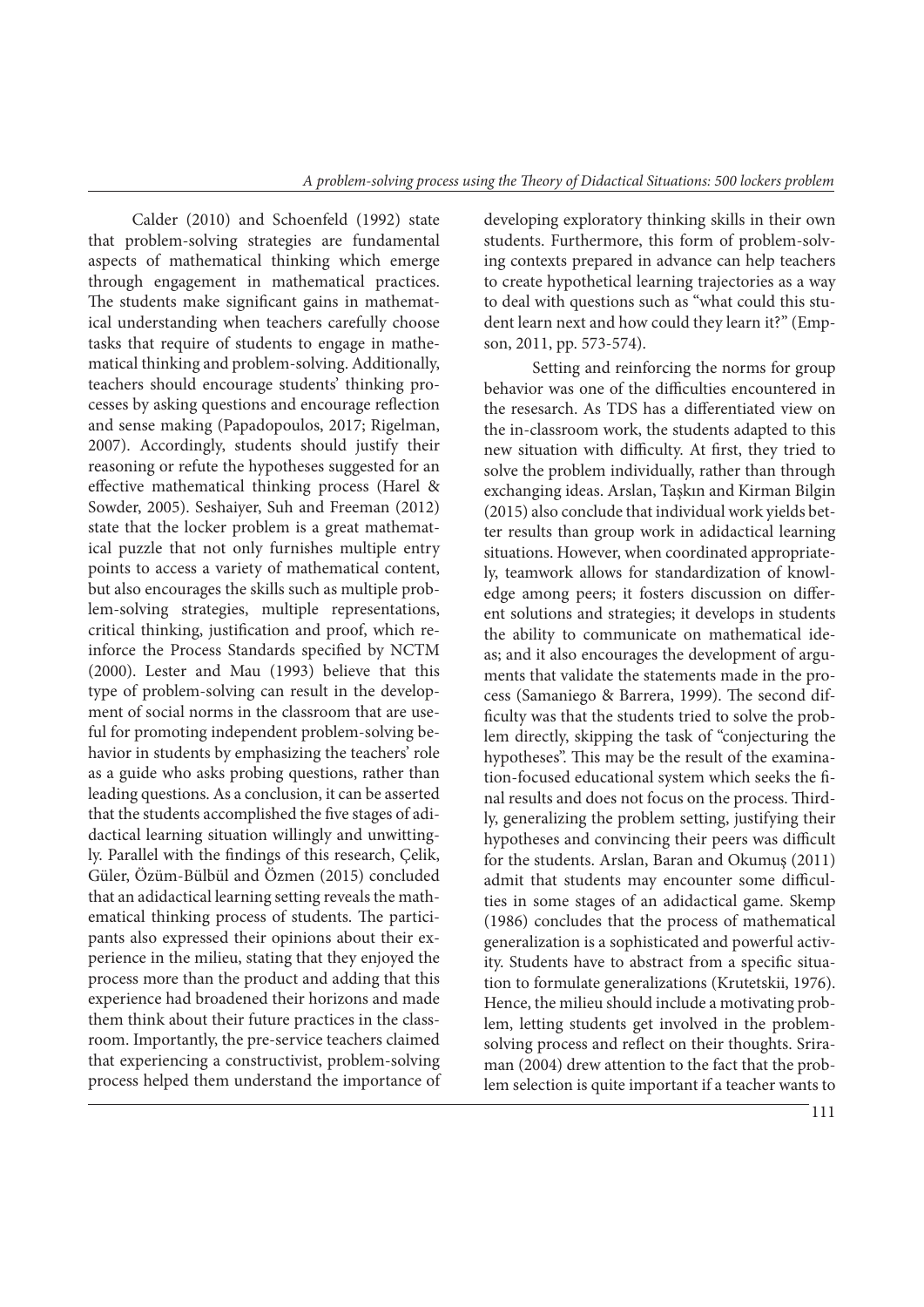establish an environment allowing students to have problem-solving experiences that enable them to generalize.

This study has implications for both practitioners and researchers. Teachers can organize activities that will enable their students to get involved in higher-level thinking processes through scientific research process in which they have to make their own conjectures. Additionally, the students should experience taking responsibility of their own learning and value the importance of the process of an exciting mathematical activity, rather than just solving the problem to get the correct answer. On the other hand, researchers should take into consideration the difficulties and take the necessary precautions. The research has also contributed to the problem-solving literature, decontextualizing the locker problem on the basis of the TDS.

# **References**

- Arslan, S., Baran, D., & Okumuş, S. (2011). Brousseau's Theory of Didactical Situations in mathematics and an application of adidactical situations. *Necatibey Faculty of Education Electronic Journal of Science and Mathematics Education, 5*(1), 204-224.
- Arslan, S., Taşkın, D., & Kirman Bilgin, A. (2015). Effect of individual and group works on students' success in adidactical situations. *Turkish Journal of Computer and Mathematics Education, 6*(1), 47-67.
- Brophy, J. (Ed.). (2002). *Social constructivist teaching: Affordances and constraints.* Oxford, UK: Elsevier Science.
- Brousseau, G. (2002). *Theory of didactical situations in mathematics*. London: Kluwer Academic Publisher.
- Calder, N. (2010). Using stratch: An integrated problem-solving approach to mathematical thinking. *Australian Primary Mathematics Classroom*, *15*(4), 9-14.
- Cobb, P. (1988). The tension between theories of learning and instruction in mathematics education. *Educational Psychologist, 23*(2), 87-103.
- Çelik, D., Güler, M., Özüm-Bülbül, B., & Özmen, Z. M. (2015). Reflections from a learning setting designed to investigate mathematical thinking. *International Journal of Educational Studies in Mathematics, 2*(1), 11-  $23$
- Davies, W. M. (2009). Groupwork as a form of assessment: Common problems and recommended solutions. *Higher Education, 58*, 563-584.
- Davis, B. G. (1999). Cooperative learning: Students working in small groups. *Speaking of Teaching, 10*(2), 1-4.
- Eisenhardt, S., Fisher, M., Schack, E., Tassell, J., & Thomas, J. (2011). Noticing numeracy Now (N^3): A collaborative research project to develop pre-service teachers' abilities to professionally notice children's mathematical thinking. In S. Reeder, (Ed.). *Proceedings of the 38th Annual Meeting of the Research Council on Mathematics Learning 2011* (1-8). Cincinnati, OH.
- Empson, S. B. (2011). On the idea of learning trajectories: Promises and pitfalls. *The Mathematics Enthusiast, 8*(3), 571-596.
- Fosnot, C.T. (1996). Constructivism: A psychological theory of learning. In C.T. Fosnot (Ed.), *Constructivism: Theory, Perspectives, and Practice.* New York: Teachers College Press.
- Glasersfeld, E. (1989). Cognition, construction of knowledge, and teaching. *Synthese, 80*(1), 121-140.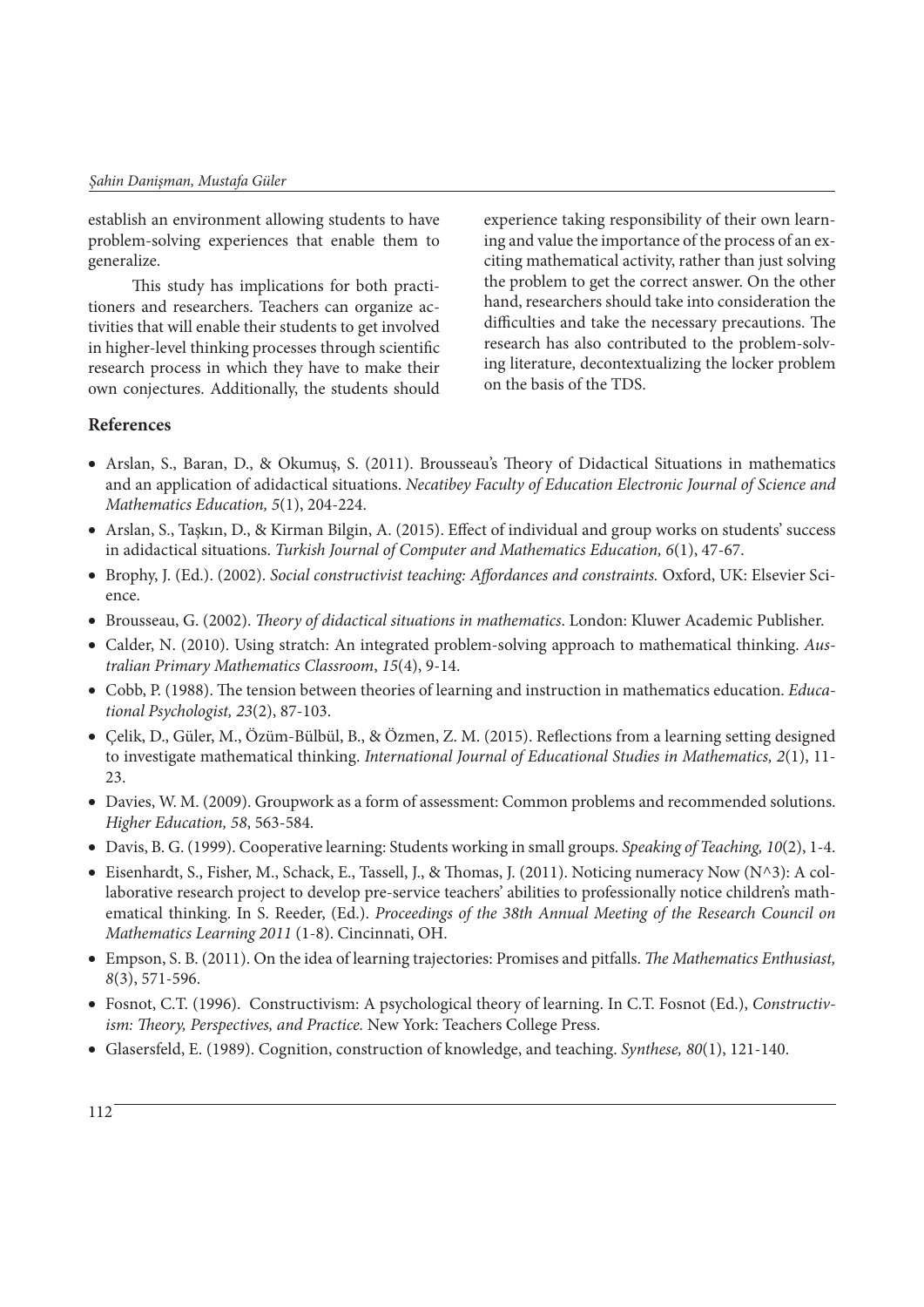- Harel, G. & Sowder, L. (2005). Advanced mathematical-thinking at any age: It's nature and its development. *Mathematical Thinking and Learning*, 7 (1), 27-50.
- Lester, F. K., & Mau, S. T. (1993). Teaching mathematics cia problem solving: A course for prospective elementary teachers. *For the Learning of Mathematics, 13*(2), 8-11.
- Ligozat, F. & Schubauer-Leoni, F. (2010). The joint action theory in didactics: Why do we need it in the case of teaching and learning mathematics? In V. Durand Guerrier, S. Maury& F. Arzarello, *CERME 6 Proceedings* (pp. 1615-1624). Lyon: INRP.
- Kaplan, J., & Moskowitz, M. (2000). *Mathematics Problem Solving.* New York: Triumph Learning.
- Kimani, P. M., Olanoff, D., & Masingila, J. O. (2016). The locker problem: An open and shut case. *Mathematics Teaching in the Middle School, 22*(3), 144-151.
- Krutetskii, V. A. (1976). *The psychology of mathematical abilities in school children* (J. Teller, Trans., & J. Kilpatrick & I. Wirszup, Eds.). Chicago: University of Chicago Press.
- Michaelsen, L., Fink, D., & Knight, A. (1997). Designing effective group activities: Lessons for classroom teaching and faculty development. In D. DeZure (Ed.), *To improve the academy.* Stillwater, OK: POD Network.
- National Council of Teachers of Mathematics (2000). *Let's Count in Curriculum and Evaluation Standards for School Mathematics.* Reston, VA: NCTM.
- Papadopoulos, I. (2017). Opening inquiry mathematics to parents: Can they be engaged as teachers' partners in mathematical work?. *Journal of Pedagogical Research, 1*(1), 1-20.
- Patton, M. Q. (2002). *Qualitative research and evaluation methods.* Thousand Oaks, CA: Sage.
- Prawat, R. S. (1992) Teachers beliefs about teaching and learning: A constructivist perspective. *American Journal of Education, 100,* 354-395.
- Radford, L. (2008). Theories in mathematics education. A brief inquiry into their conceptual differences. Working Paper. Prepared for the ICMI Survey Team 7. The notion and role of theory in mathematics education research. Retrieved from http://www.luisradford.ca/pub/44\_radfordicmist7.pdf
- Resnick, L. B. (1989). Introduction. In L. B. Resnick (Ed.), *Knowing, learning, and instruction: Essays in honor of Robert Glaser* (pp. 1-24). Hillsdale, NJ: Erlbaum.
- Rigelman, N. R. (2007). Fostering mathematical thinking and problem solving: The teacher's role. *Teaching Children Mathematics,* 13(6), 308-314.
- Samaniego, A. H. F., & Barrera, S. V. (1999). *Brousseau in action: Didactical situation for learning how to graph functions.* Paper presented at the 4<sup>th</sup> Asian Technology Conference in Mathematics.
- Schoenfeld, A. H. (1992). Learning to think mathematically: Problem solving, metacognition and sense making in mathematics. In D. A. Grouws (Ed.), *Handbook of research on mathematics teaching* (pp. 334-370). New York: MacMillan Publishing.
- Seshaiyer, P., Suh, J. M., & Freeman, P. (2012). Unlocking the locker problem. Teaching children mathematics, 18(5), 322-326.
- Skemp, R. (1986). *The psychology of learning mathematics.* London: Penguin Books.
- Sriraman, B. (2004). Reflective abstraction, uniframes and the formulation of generalizations. *Journal of Mathematical Behavior, 23,* 205-222.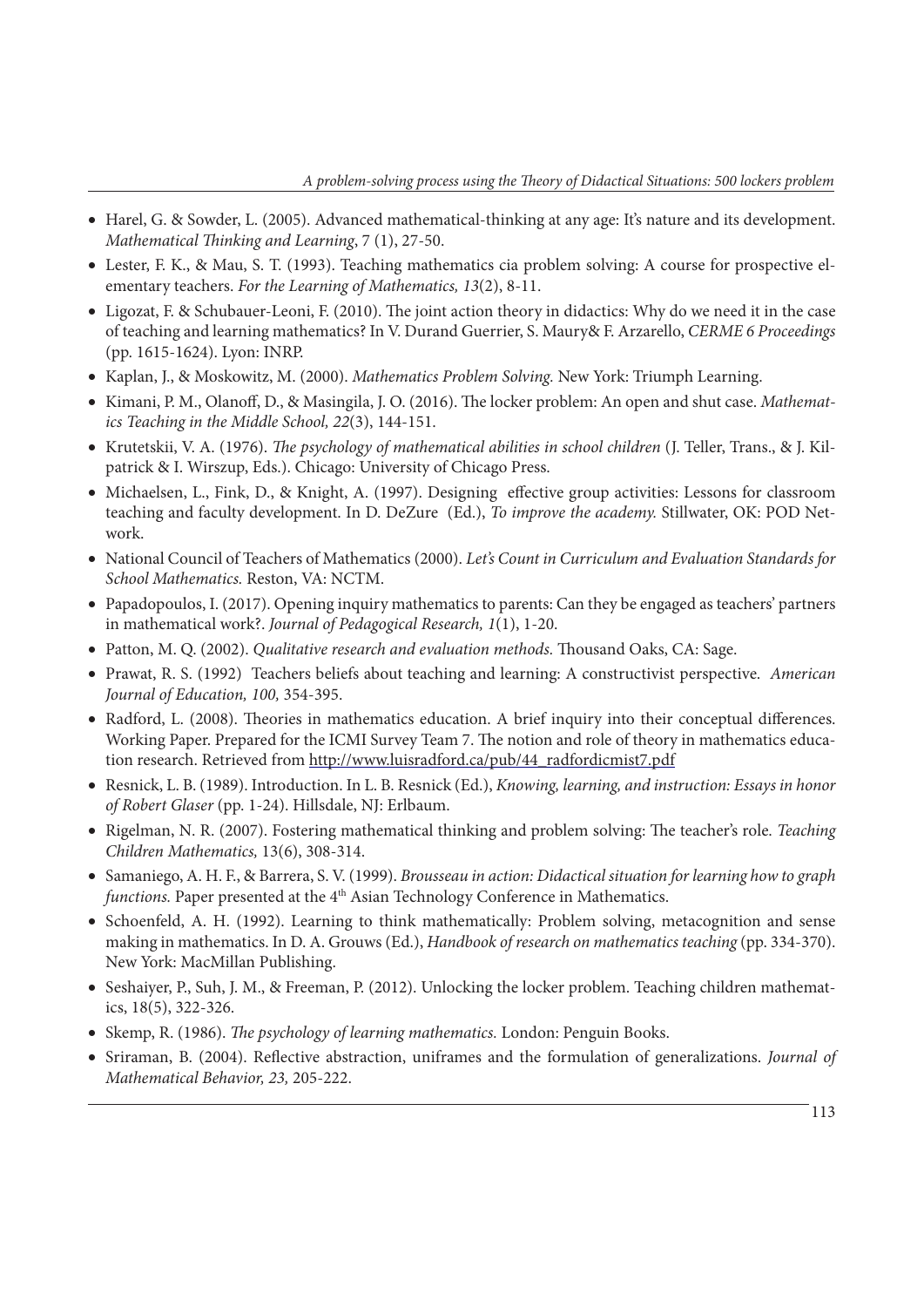#### *Şahin Danişman, Mustafa Güler*

- Sriraman, B., & English, L. (2010). Surveying theories and philosophies of mathematics education. In *Advances in Mathematics Education: Theories of Mathematics Education: Seeking New Frontiers (pp.* 7-32). Berlin Heiderberg: Springer.
- Sriraman, B., & Törner, G. (2008). Political union/mathematical education disunion. In L. D. English (Ed.), *Handbook of International Research in Mathematics Education* (2nd ed., pp. 656-690). London: Routledge, Taylor & Francis.
- Terhart, E., 2003. Constructivism and teaching: A new paradigm in general didactics? *Journal Curriculum Studies, 35*(1), 25-44.
- Torrence, B., & Wagon, S. (2007). The locker problem. *Crux Mathematicorum, 33*(4), 232-236.
- Tynjala, P. (1999). Towards expert knowledge? A comparison between a constructivist and a traditional learning environment in university. *International Journal of Educational Research,* 31, 357-442.
- Winslow, C. (2005). Introduction: A Graduate Course on Four French Frameworks for Reseacrh on Didactics of Mathematics. In C. Winslow (Ed.) *The Didactics of Mathematics: The French Way* (pp. 7-20). Copenhagen: Center For Naturfagenes Didaktik.
- Yevdokimov, O., & Passmore, T. (2008). Problem solving activities in a constructivist framework: Exploring how students approach difficult problems. In M. Goos, R. Brown, & K. Makar (Eds.), *Proceedings of the 31st Annual Conference of the Mathematics Education research Group of Australasia* (pp.629-636). Sydney: MERGA.
- Yin, R. K. (2003). *Applications of case study research.* Newbury Park, CA: Sage.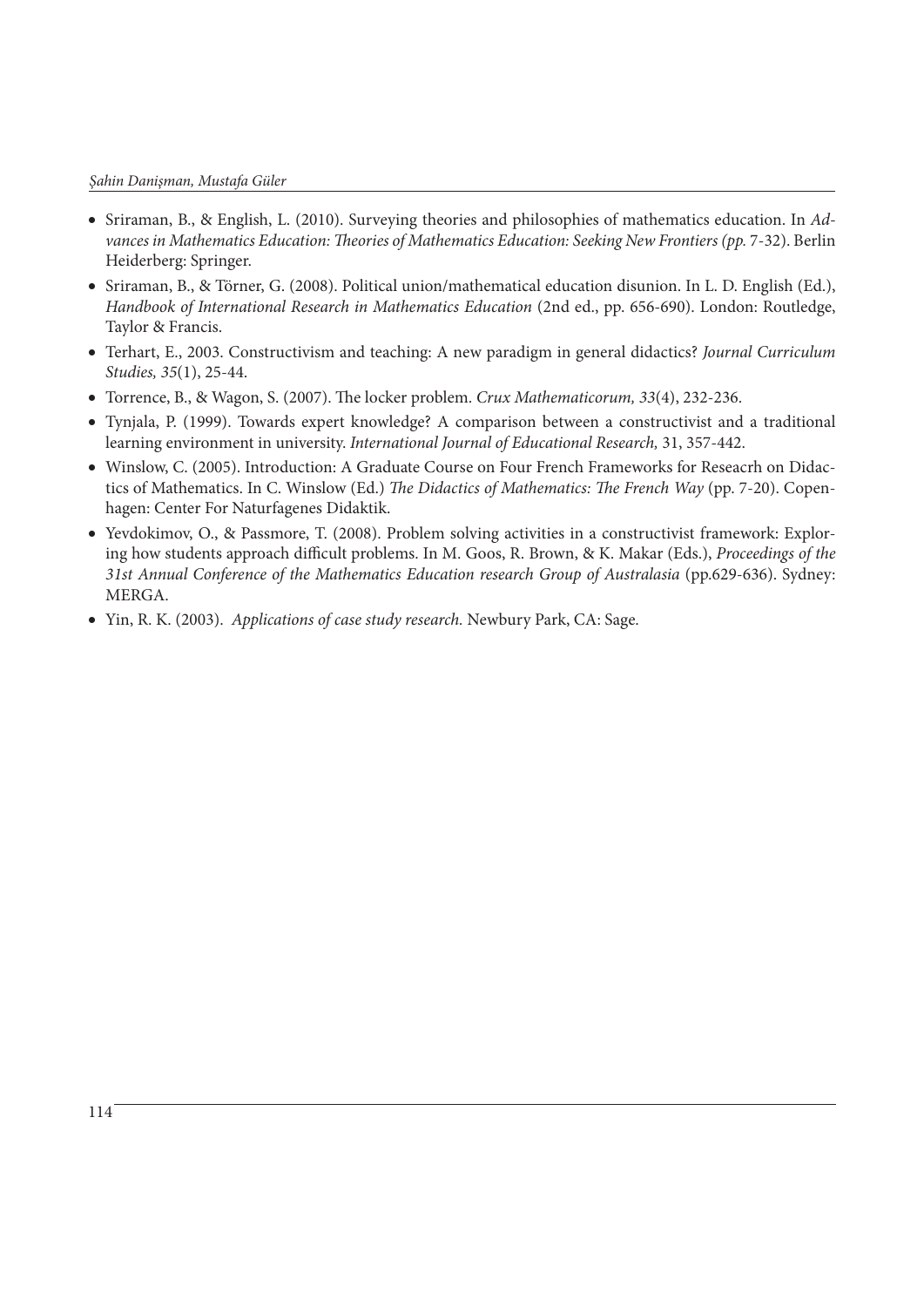**Сахин Данисман,**  *Универзитет Дукче, Педагошки факултет*

**Мустафа Гулер,**  *Универзитет Трабзон, Педагошки факултет у Фатиху* 

## **ПРОЦЕС РЕШАВАЊА ПРОБЛЕМА ПОМОЋУ ТЕОРИЈЕ ДИДАКТИЧКИХ СИТУАЦИЈА: ПРОБЛЕМ 500 ОРМАРИЋА**

#### **Проширени резиме**

Фокусирајући се на активно учешће појединаца, Брусоова (Brousseau) Теорија дидактичких ситуација [ТДС] (2002) наводи да се "савлађивање математике не састоји само од примања, учења и слања исправних, релевантних (одговарајућих) математичких порука" (стр. 15). Дидактичка ситуација састоји се од пет фаза које се укратко могу описати на следећи начин: (1) фаза *деволуције* у којој наставник преноси одговорност на ученике, (2) фаза *деловања* у којој ученици износе нове хипотезе о томе како решити одређени математички проблем, (3) фаза *формулације* у којој ученици артикулишу своју хипотезу (4) фаза *валидације* у којој се тестира ваљаност хипотеза и на крају (5) *институционализација,*  у којој наставник нуди могућа решења за дати проблем и представља проблем у различитим контекстима, док су ранија решења основа за разумевање (Brousseau, 2002).

ТДС представља оквир за ово истраживање зато што ученици покушавају да самостално стекну знање и, што је најважније, зато што је анализирање начина на који ученици уче у овом процесу, а не како наставници предају предмет, полазна основа у нашем истраживању. У томх контексту, циљ овог рада је да се испитају вештине математичког мишљења ученика у адидактичној ситуацији кроз решавање проблема заснованог на промишљању. Наше истраживање је важно зато што пружа основу за спровођење дидактичке ситуације у оквиру ТДС-а пребацивањем проблема ормарића у другачији контекст и испитивањем понашања ученика у окружењу које захтева од њих да се укључе у процесе виших нивоа размишљања.

У овој студији случаја учествовало је 16 студената на добровољној основи. Циљ решавања проблема са ормарићима био је да се утврде математички процеси размишљања будућих учитеља. Проблем се састојао од отварања и затварања врата свих ормарића, односно, конкретније, први студент отвара све ормариће, други затвара врата ормарића са парним бројевима, трећи мења стање сваког трећег ормарића.

*"Колико ће ормарића бити отворено када свих 500 ученика отвори или затвори ормариће на горе описани начин?"*

У дедуктивној анализи, у којој су подаци анализирани према постојећем оквиру, коришђене су белешке истраживача, видео снимци, скице група на предатим папирима